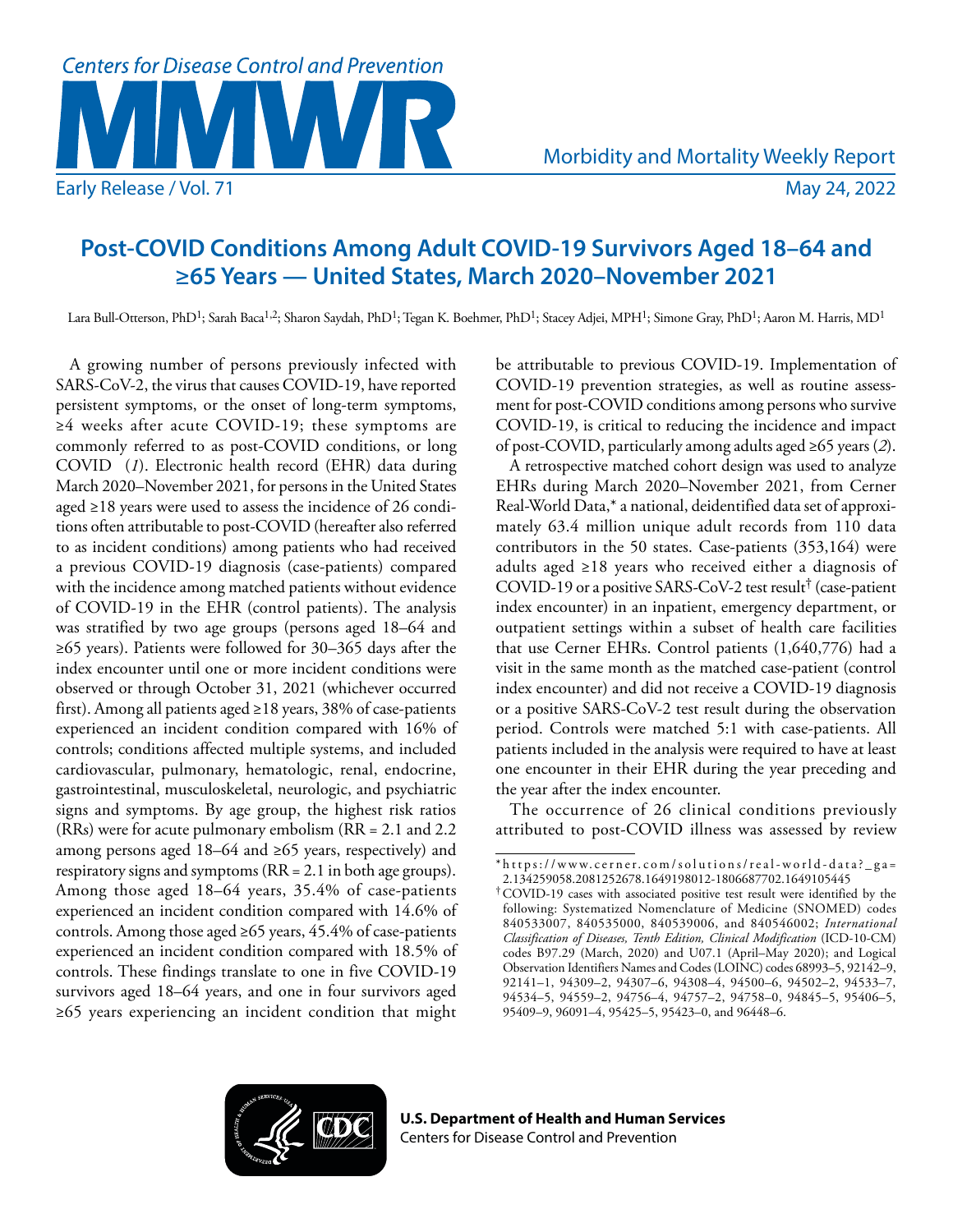of the scientific literature§ (*3*–*5*) (Supplementary Table 1, <https://stacks.cdc.gov/view/cdc/117411>). Patients were followed for 30–365 days after the index encounter until the first occurrence of an incident condition or until October 31, 2021, whichever occurred first. Case-patients or control patients with a previous history of one of the included conditions in the year before the index encounter were excluded (478,072 patients). The analysis was stratified by age into two groups: adults aged 18–64 and adults aged ≥65 years. Incidence rates per 100 person-months, and RRs with 95% CIs, were calculated. The number of COVID-19 case-patients having experienced an incident condition was also estimated by age group.¶ Nonoverlapping CIs between age groups were considered statistically significant. Analyses were performed using RStudio Workbench (version 3.0; RStudio). This activity was reviewed by CDC and was conducted consistent with applicable federal law and CDC policy.\*\*

Among all patients aged ≥18 years, 38.2% of case-patients and 16.0% of controls experienced at least one incident condition (Table). Among persons aged 18–64 years, 35.4% of case-patients and 14.6% of controls experienced at least one incident condition. Among persons aged ≥65 years, 45.4% of case-patients and 18.5% of controls experienced at least one incident condition. The absolute risk difference between the percentage of case-patients and controls who developed an incident condition was 20.8 percentage points for those aged 18–64 years and 26.9 percentage points for those aged ≥65 years. This finding translates to one in five COVID-19 survivors aged 18–64 years and one in four survivors aged ≥65 years experiencing an incident condition that might be attributable to previous COVID-19.

The most common incident conditions in both age groups were respiratory symptoms and musculoskeletal pain (Supplementary Table 2, [https://stacks.cdc.gov/view/](https://stacks.cdc.gov/view/cdc/117411) [cdc/117411\)](https://stacks.cdc.gov/view/cdc/117411). Among both age groups, the highest RRs were for incident conditions involving the pulmonary system, including acute pulmonary embolism  $(RR = 2.2$  [patients aged  $\geq 65$  years] and 2.1 [patients aged 18–64 years]) and

¶ Calculated as the reciprocal of the absolute risk difference of COVID-19 case-patients and non–COVID-19 controls that experience at least one incident condition. **TABLE. Percentage of adult COVID-19 case-patients and control patients with ≥1 post-COVID–attributable incident conditions and estimated number of COVID-19 survivors who will experience a post-COVID condition — United States, March 2020–November 2021**

| Age           | No. of patients<br>(column %) |                     | No. of patients with<br>$\geq$ 1 incident<br>condition<br>$(column 96*)$ |                   | Absolute                                 | No. of<br>COVID-19<br>survivors<br>with a |
|---------------|-------------------------------|---------------------|--------------------------------------------------------------------------|-------------------|------------------------------------------|-------------------------------------------|
| group,<br>yrs | Case-<br>patients             | Control<br>patients | Case-<br>patients                                                        | Control           | risk<br>patients difference <sup>†</sup> | post-COVID<br>condition <sup>§</sup>      |
| $18 - 64$     | 254,345<br>(72.0)             | 1.051.588<br>(64.1) | 90.111<br>(35.4)                                                         | 154,011<br>(14.6) | 20.8                                     | 1/5                                       |
| >65           | 98,819<br>(28.0)              | 589,188<br>(35.9)   | 44,840<br>(45.4)                                                         | 108,850<br>(18.5) | 26.9                                     | 1/4                                       |
| <b>Total</b>  | 353,164<br>(100)              | 1,640,776<br>(100)  | 134,951<br>(38.2)                                                        | 262,861<br>(16.0) | 22.2                                     | $1/4 - 5$                                 |

**\*** Percentage of COVID-19 case-patients or control patients with ≥1 incident condition divided by the total study COVID-19 cohort or control cohort row's age group total.

**†** Percentage point difference between COVID-19 case-patients and control patients (e.g., the value 20.8 is calculated as 35.4 minus 14.6).

§ Number of COVID-19 survivors who experienced a post-COVID condition estimated as the inverse of the absolute risk difference.

respiratory symptoms ( $RR = 2.1$ , both age groups) (Figure). Among patients aged ≥65 years, the risks were higher among case-patients than among controls for all 26 incident conditions, with RRs ranging from 1.2 (substance-related disorder) to 2.2 (acute pulmonary embolism). Among patients aged 18–64 years, the risks were higher among case-patients than among controls for 22 incident conditions, with RRs ranging from 1.1 (anxiety) to 2.1 (acute pulmonary embolism); no significant difference was observed for cerebrovascular disease or mental health conditions, such as mood disorders, other mental conditions, and substance-related disorders.

Differences by age group were noted. The RR for cardiac dysrhythmia was significantly higher among patients aged 18–64 years (RR = 1.7) compared with those aged ≥65 years (1.5). Similarly, the RR for musculoskeletal pain was higher among patients aged 18–64 years (1.6) than among those aged ≥65 years (1.4). Among case-patients, the RRs for 10 incident conditions was significantly higher among those aged ≥65 years than among those aged 18–64 years; these conditions were renal failure, thromboembolic events, cerebrovascular disease, type 2 diabetes, muscle disorders, neurologic conditions, and mental health conditions (including mood disorders, anxiety, other mental conditions, and substance-related disorders).

## **Discussion**

The findings from this analysis of a large EHR-based database of U.S. adults indicated that COVID-19 survivors were significantly more likely than were control patients to have incident conditions that might be attributable to previous COVID-19. One in five COVID-19 survivors aged 18–64 years and one in

<sup>§</sup> Acute myocardial infarction, cardiac dysrhythmias, cardiovascular disease, heart failure, myocarditis and cardiomyopathy, acute pulmonary embolism, respiratory symptoms, asthma, renal failure, chronic kidney disease, thromboembolic event, cerebrovascular disease, coagulation and hemorrhagic conditions, gastrointestinal and esophageal conditions, neurologic conditions, smell and taste disturbances, mood disorders, other mental conditions, anxiety and fear-related conditions, sleeping disorders, substance-related disorders, malaise and fatigue, muscle disorders, musculoskeletal pain, diabetes type 2, and diabetes type 1.

<sup>\*\*</sup> 45 C.F.R. part 46.102(l)(2), 21 C.F.R. part 56; 42 U.S.C. Sect. 241(d); 5 U.S.C. Sect. 552a; 44 U.S.C. Sect. 3501 et seq.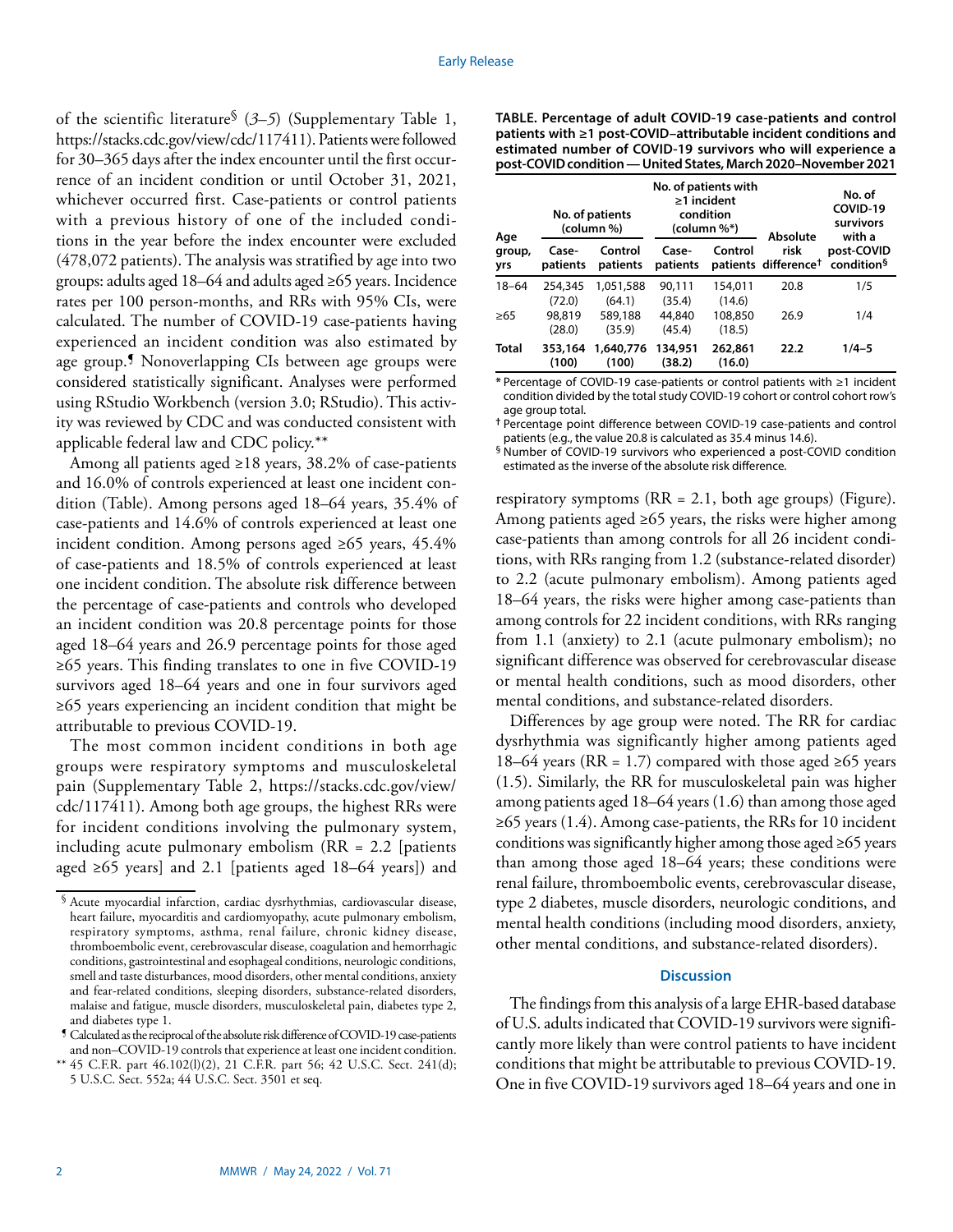### Early Release



**FIGURE. Risk ratios\* for developing post-COVID conditions among adults aged 18–64 years and ≥65 years — United States, March 2020– November 2021**

Condition Condition

**Abbreviation:** GI = gastrointestinal.

\* With CIs indicated by error bars; some error bars are not visible because of small CIs.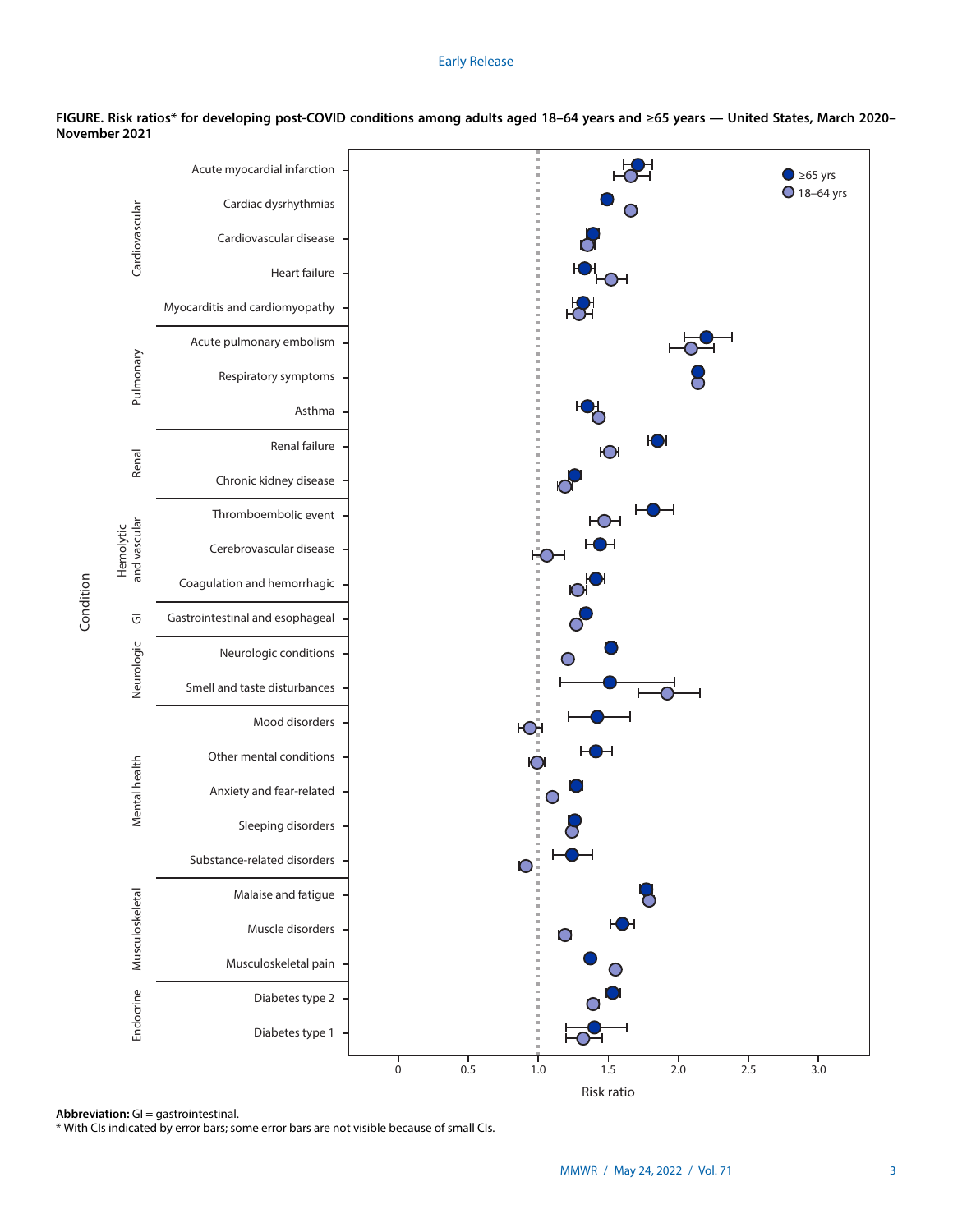#### **Summary**

### What is already known about this topic?

As more persons are exposed to and infected by SARS-CoV-2, reports of patients who experience persistent symptoms or organ dysfunction after acute COVID-19 and develop post-COVID conditions have increased.

## What is added by this report?

COVID-19 survivors have twice the risk for developing pulmonary embolism or respiratory conditions; one in five COVID-19 survivors aged 18–64 years and one in four survivors aged ≥65 years experienced at least one incident condition that might be attributable to previous COVID-19.

#### What are the implications for public health practice?

Implementation of COVID-19 prevention strategies, as well as routine assessment for post-COVID conditions among persons who survive COVID-19, is critical to reducing the incidence and impact of post-COVID conditions, particularly among adults aged ≥65 years.

four survivors aged ≥65 years experienced at least one incident condition that might be attributable to previous COVID-19. Independent of age group, the highest RRs were for acute pulmonary embolism and respiratory symptoms.

These findings are consistent with those from several large studies that indicated that post-COVID incident conditions occur in 20%–30% of patients (*6*,*7*), and that a proportion of patients require expanded follow-up care after the initial infection. COVID-19 severity and illness duration can affect patients' health care needs and economic well-being (*8*). The occurrence of incident conditions following infection might also affect a patient's ability to contribute to the workforce and might have economic consequences for survivors and their dependents, particularly among adults aged 18–64 years (*5*). In addition, care requirements might place a strain on health services after acute illness in communities that experience heavy COVID-19 case surges.

COVID-19 survivors aged ≥65 years in this study were at increased risk for neurologic conditions, as well as for four of five mental health conditions (mood disorders, other mental conditions, anxiety, and substance-related disorders). Neurocognitive symptoms have been reported to persist for up to 1 year after acute infection and might persist longer (*9*). Overall, 45.4% of survivors aged ≥65 years in this study had incident conditions. Among adults aged ≥65 years, who are already at higher risk for stroke and neurocognitive impairment, post-COVID conditions affecting the nervous system are of particular concern because these conditions can lead to early entry into supportive services or investment of additional resources into care (*10*).

The findings in this study are subject to at least five limitations. First, patient data were limited to those seen at facilities serviced by Cerner EHR network during January 2020–November 2021; therefore, the findings might not be representative of the entire U.S. adult population or of COVID-19 case patients infected with recent variants. Second, the incidence of new conditions after an acute COVID-19 infection might be biased toward a population that is seeking care, either as a follow-up to a previous complaint (including COVID-19) or for another medical complaint, which might result in a "sicker" control group leading to underestimation of observed risk. Third, COVID-19 vaccination status was not considered in this analysis, nor were potentially confounding factors (e.g., SARS-CoV-2 variant, sex, race, ethnicity, health care entity, or geographic region), because data were not available, were inconsistent, or included a high proportion of missing or unknown values; for example, data were not matched by data contributors, so controls were not necessarily from the same health care entity or region of the country. Differences between the groups might influence the risks associated with survival from COVID-19 and incident conditions, which require further study. Fourth, *International Classification of Disease, Tenth Revision, Clinical Modification* (ICD-10-CM) codes were used to identify COVID-19 case-patients, and misclassification of controls is possible. However, the inclusion of laboratory data to identify case-patients and exclude controls helped to limit the potential for such misclassification. Finally, the study only assessed conditions thought to be attributable to COVID-19 or post-COVID illness, which might have biased RRs away from the null. For example, clinicians might have been more likely to document possible post-COVID conditions among case-patients. In addition, because several conditions examined are also risk factors for moderate to severe COVID-19, it is possible that case-patients were more likely to have had an existing condition that was not documented in their EHR during the year preceding their COVID-19 diagnosis, resulting in overestimated risk for this group.

As the cumulative number of persons ever having been infected with SARS-CoV-2 increases, the number of survivors suffering post-COVID conditions is also likely to increase. Therefore, implementation of COVID-19 prevention strategies, as well as routine assessment for post-COVID conditions among persons who survive COVID-19, is critical to reducing the incidence and impact of post-COVID conditions, particularly among adults aged ≥65 years (*2*). These findings can increase awareness for post-COVID conditions and improve post-acute care and management of patients after illness. Further investigation is warranted to understand the pathophysiologic mechanisms associated with increased risk for post-COVID conditions, including by age and type of condition.